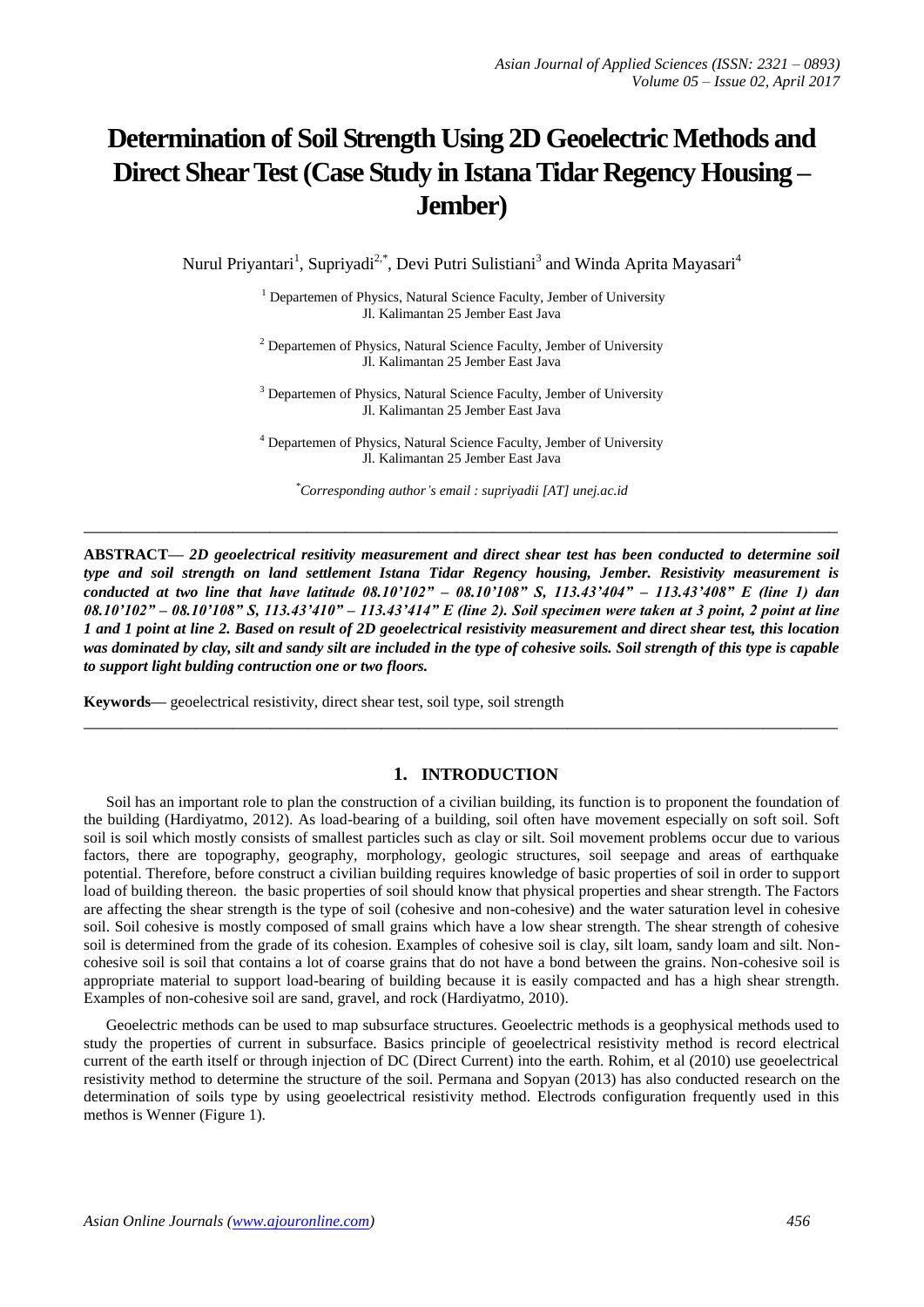

Figure 1. Wenner electrode configuration (Source: Loke, 1999)

Current and potential electrodes placed symmetrically to the point of sounding. The distance between the current electrodes three times the distance of the potential electrode. In Wenner configuration, four electrode i.e  $C_1$ ,  $P_1$ ,  $P_2$ , and  $C_2$  with the same space totally moved at a fixed distance. Geometry factor in this method is 2πa. Resistivity values of various types of soil shown in Table 1

Table 1. Resistivity value for soils

| <b>Type of soils</b>                                                        | Resistivity( $\Omega$ m) |
|-----------------------------------------------------------------------------|--------------------------|
| Clay : very wet and moist                                                   | < 1.5                    |
| Clayey soils : wet to moist                                                 | $1.5 - 3.0$              |
| Silty clay and silty soils : wet to moist                                   | $3.0 - 15$               |
| Silty and sandy soils : moist to dry                                        | 15-150                   |
| Bedrock : well fractured to slightly fractured with moist soil filled crack | $150 - 300$              |
| Sand and gravel with silt                                                   | $\pm 300$                |
| Bedrock: slight fractured with dry soil filled cracks                       | $300 - 2.400$            |
| Bedrock: massive and hard                                                   | > 2.400                  |
| Source: Hunt, Roy E.1984                                                    |                          |

One methods that are well suited for shear strength test is direct shear test. Direct shear test has been conducted by Nugroho (2011) in a mixture of clay-sand soils. In direct shear test, the normal stress  $\sigma$  is obtained from the normal force *Fn.*

$$
\sigma = \frac{F_n}{A} \tag{1}
$$

While the value of shear stress contrary to shear movement can be calculated as (Endah, 1985).

$$
\tau = \frac{F_g}{A} \tag{2}
$$

Graph of normal stress versus shear stress will produce a regression equation to obtain the value of soil cohesion (*c*) and the friction angle in the soil (*Φ*) suitable to the theory of Mohr-Coloumb

$$
\tau = c + \sigma \, t \, g \, \phi \tag{3}
$$

Annotation:

 $=$  normal stress (kN/m<sup>2</sup>)  $=$  shear stress (kN/m<sup>2</sup>)  $F_{n=}$  normal force (N)  $F_{\mathbf{g}} = \text{shear force (N)}$  $=$  sectional area of soils sample  $(m<sup>2</sup>)$  $c = \text{cohesion (kN/m}^2)$  $\phi$  = friction soil (°)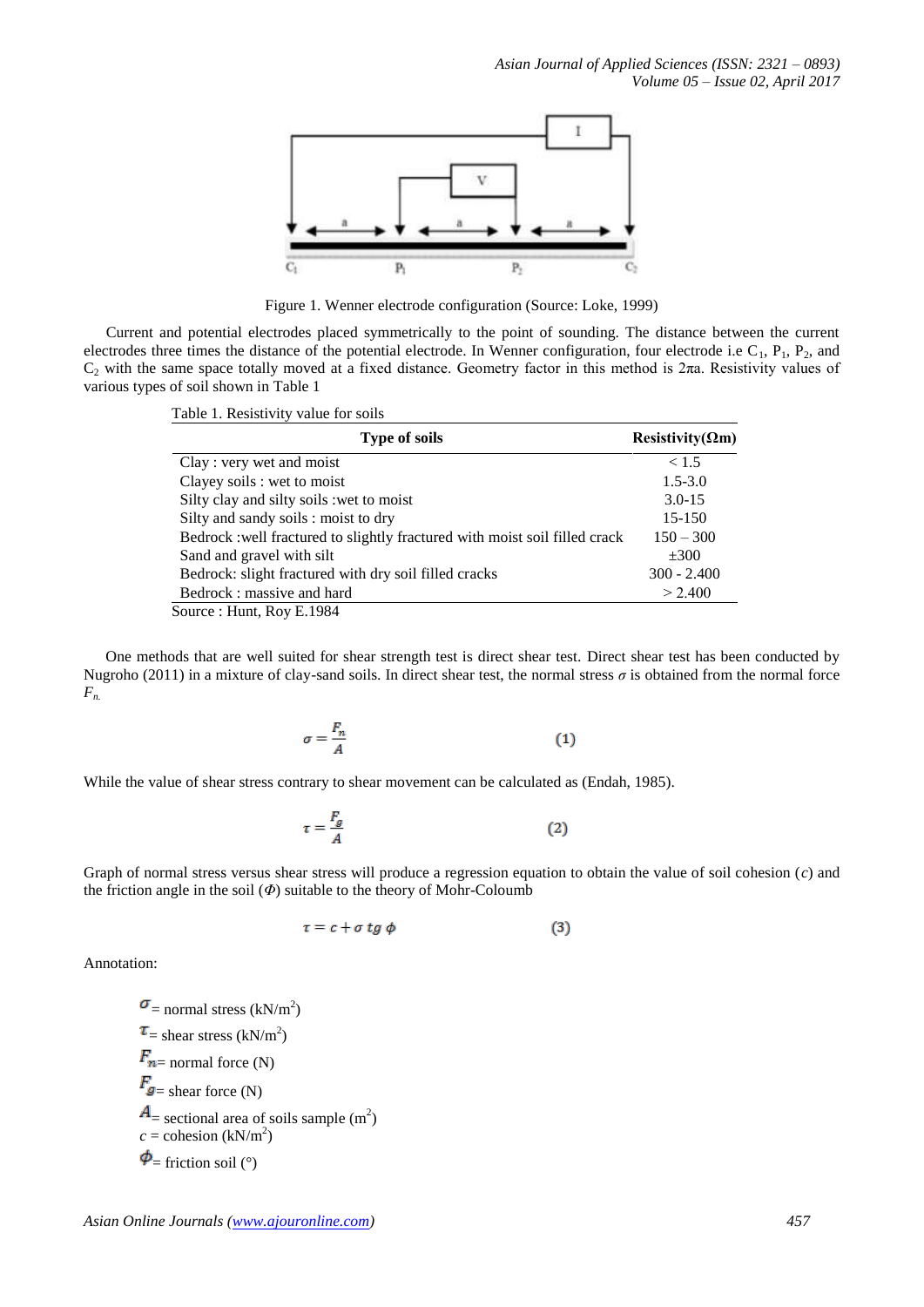Based on the value of cohesion (*c*) and friction angle (*Φ*) which obtained from direct shear tests, can be determined the type of soil. Value cohesion (*c*) can be used to determine the classification of cohesive and non-cohesive soil (Muntohar, 2009). Where as for the value of the friction angle (*Φ*), soil type refere to Table 2.

| $1$ able 2. Values including angle ( $\Psi$ ) for some types of some |                           |           |  |  |
|----------------------------------------------------------------------|---------------------------|-----------|--|--|
|                                                                      | Friction angle $\Phi$ (°) |           |  |  |
| Soil type                                                            | Loose                     | Dense     |  |  |
| Well-graded sand (angular grains)                                    | $32 - 36$                 | $35 - 45$ |  |  |
| sand (angular grains, subangular)                                    | 30-34                     | 34-40     |  |  |
| sand beach (round grains)                                            | 28-32                     | $32 - 38$ |  |  |
| crushed gravel                                                       | $36-40$                   | 40-50     |  |  |
| Gravel on the cliff                                                  | 34-38                     | 38-42     |  |  |
| Silty sands                                                          | 26-35                     | $30 - 36$ |  |  |
| Inorganic silt                                                       | 26-35                     | $30 - 35$ |  |  |
| Clay                                                                 | 20-25                     | 20-25     |  |  |
| Source: Bowles, J. E. 1984.                                          |                           |           |  |  |

Table 2. Values friction angle (*Φ*) for some types of soil

Based on above description, the goal of this research is to know the type of soil in Istana Tidar Housing Sumbersari Subdistrict Jember Regency. Geoelectric method is used to get an description of subsurface structure based resistivity values, which will be correlated with the type of soil. The result of geoelectric method is used to determine the points of soil sampling to be tested in the laboratory using direct shear test to get the value of cohesion and friction angle. The results of this research are expected to provide information on soil types in Istana Tidar Regency Housing so it can be a reference for development planning.

## **2. METHODS**

#### **Geoelectric Methods**

The basics principle of the Wenner configuration in geoelectrical mapping method is: four electrode i.e  $C_1$ ,  $P_1$ ,  $P_2$ , and  $C_2$  with the same spacing as a whole moved at a fixed distance. The Spacing depends on the depth of the subsurface layer to be mapped. Wenner configuration has advantages and disadvantages. the advantage of Wenner configuration is great spaced of potential electrode so that it does not require sensitive equipment. While the disadvantages is all the electrodes must be moved for each reading on the resistivity (Burger, 2006). If the spacing between the electrodes is a, then:

Thus, the potential difference at the point P<sub>1</sub> and P<sub>2</sub> are  
\n
$$
\Delta V = \left(\frac{l\rho}{2\pi}\right) \left\{ \left(\frac{1}{a} - \frac{1}{2a}\right) - \left(\frac{1}{2a} - \frac{1}{a}\right) \right\} (5a)
$$
\n
$$
\Delta V = \frac{l\rho}{2\pi} \left(\frac{1}{a}\right) \tag{5b}
$$

so that

$$
\rho_a = K \frac{\Delta V}{I}
$$
 (6)

where  $K = 2\pi a$  ( geometry factor of Wenner configuration)

#### **Direct Shear Test**

Direct shear test apparatus is consist of a metal box which containing a soil specimen to be tested. The box is divided into two sides in the horizontal direction. Soil specimen were used formed into a circular or square cross-section. Soil specimen size generally used is about 3-4 inch2 (1935.48 - 2580.64 mm2) cross section and a height of 1 inch (25.4 mm). The normal force in soil specimen obtained by placing a dead weight on top of the soil specimen. The dead weight can cause pressure on the soil specimen up to 150 Psi  $(1034.2 \text{ kN} / \text{m2})$ . The shear force applied to push the sides top of the box until a shear failure in soil (Endah, 1985). The diagram of a direct shear test apparatus can be seen in Figure 2.

Figure 2. A diagram of the direct shear test apparatus (Source: Endah, 1985)

#### **3. RESULTS AND DISCUSSION**

Data acquisition of 2D geoelectrical resistivity is conducted in the Istana Tidar Regency housing results soil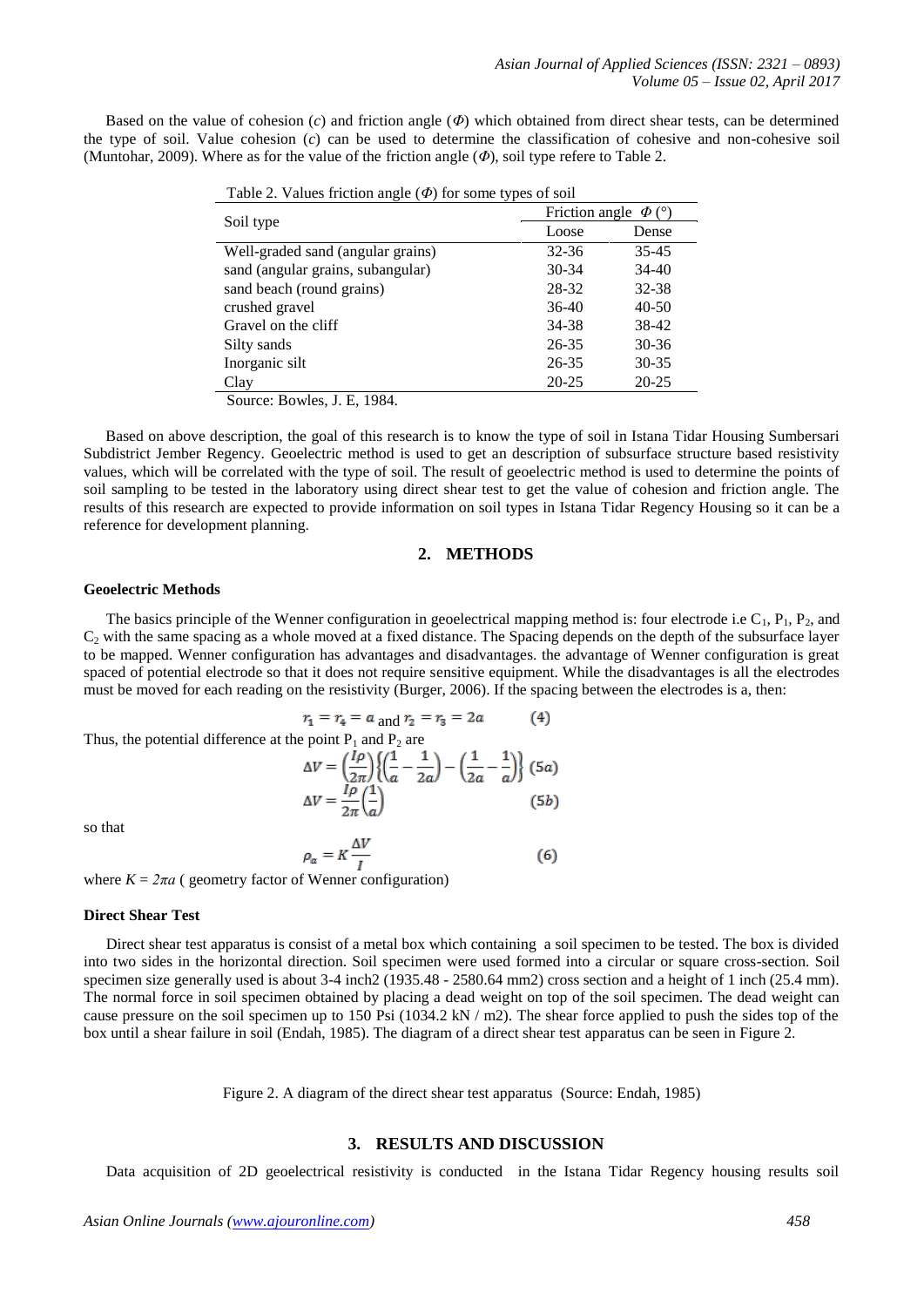resistivity values. Apparent resistivity obtained by multiplying that value by the geometry factor of Wenner configuration. Inversion of the apparent resistivity values result a 2D pseudosection of the subsurface resistivity distribution. Data acquisition is conducted on vacant land consists of two line and resistivity imagery shown in Figure 3 and Figure 4.



Figure 3. Results of pseudosection resistivity values on line 1

Line 1 is located at coordinates 0810'102"-0810'108" S and 11343'404"-11343'408" E, stretches from south to north. This line has a length of 20 m with the smallest electrode spacing of 0.5 m. Based on Figure 3, obtained a model subsurface resistivity layer with values ranging between 0.273 Ωm - 415 Ωm. This line is dominated by clay with gravel trapped between clay. Low resistivity shown by the blue color is interpreted as the ground water level at a depth of 2.5 m.



Figure 4. Results of pseudosection resistivity values on line 2

Line 2 is located at coordinates 0810'102"-0810'108" S and 11343'410 " 11343'414" E. This line parallel and stretches as far as 12 m from line 1 position with a length of 20 m and the smallest electrode spacing of 0.5 m. Figure 4 shows that the variation of the resistivity of the subsurface structure of line 2 ranged between 2.67  $\Omega$ m - 69.3  $\Omega$ m. This line is thought to have the type of soil in the form of sand and clay.

Having obtained the model of the subsurface structure (Figure 3 and 4) performed soil sampling. There are three points we tested the soil specimen that point 1 is located in the line 1 with coordinates 810'105" S and 11343'404" E, Point 2 is located in the line 1 with coordinates 810'105" S and 11343'407" E, and Point 3 is located in the line 2 with coordinates 810'108 " S and 11343'410" E. The value of cohesion (*c*) and friction angle (*Φ*) of three soil specimen shown in Table 3.

Table 3. The value of cohesion (*c*) and friction angle (*Φ*) of three soil specimen